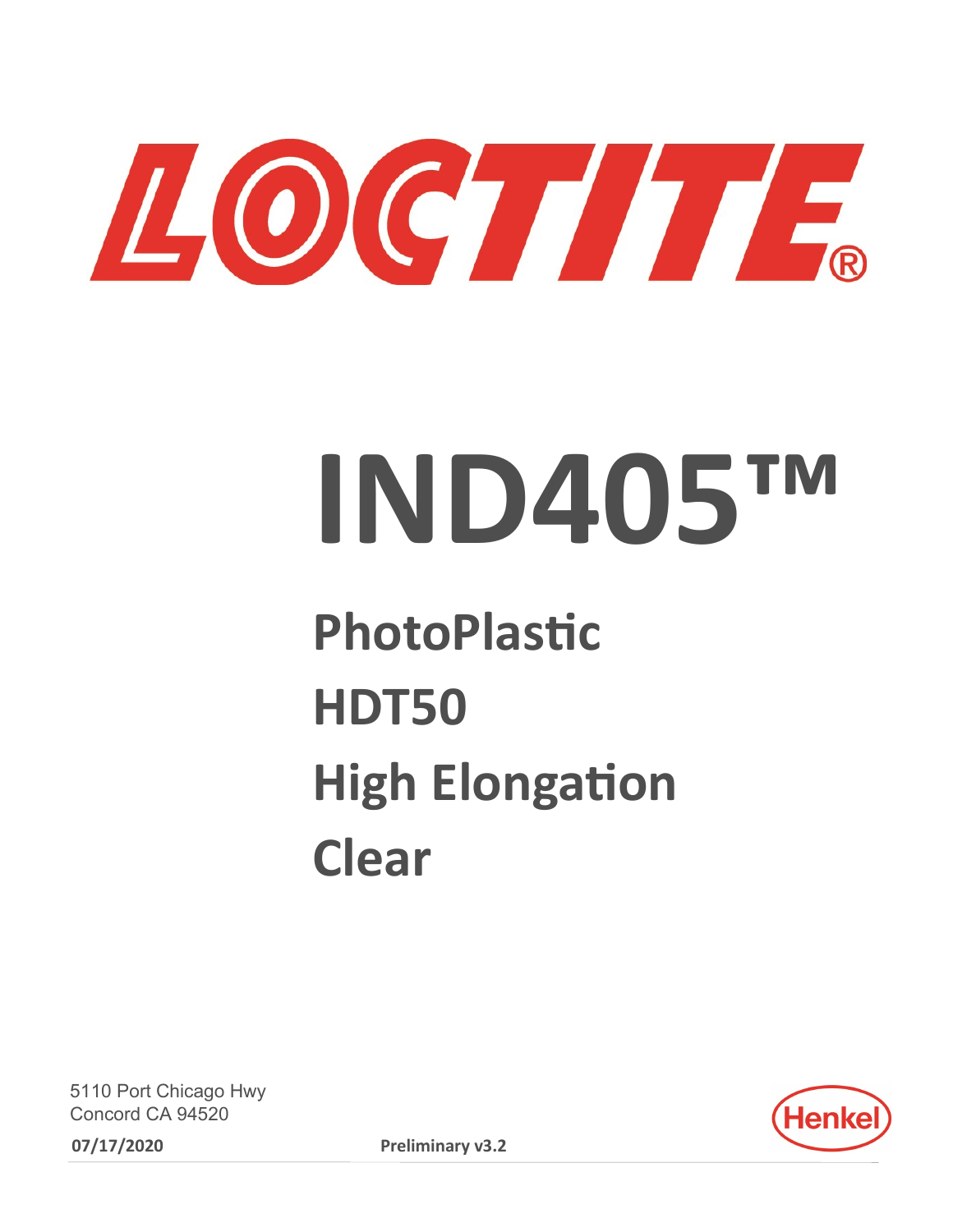#### **Description**

LOCTITE® 3D IND405<sup>™</sup> is a high elongation and high toughness material with outstanding impact resistance and excellent surface finish. This stiff and durable high performance material is ideal for a wide variety of tools in the production floor, including manufacturing aids and final parts such as housings and consumer goods applications. The unique set of performance attributes makes it comparable to an unfilled thermoplastic like polypropylene. Parts can be printed with various DLP printers and machined, tapped, or polished for final finish.

Available Colors: Black, Clear

| <b>Mechanical Properties</b>   | <b>Method</b>     | Green                                                  | <b>Post Processed</b>                |  |  |
|--------------------------------|-------------------|--------------------------------------------------------|--------------------------------------|--|--|
| Tensile Stress at Break        | ASTM D638         | $35 \pm 3$ MPa <sup><math>\overline{[21]}</math></sup> | $52 \pm 3$ MPa <sup>[2]</sup>        |  |  |
| Tensile Stress at Yield        | ASTM D638         | $23 \pm 1$ MPa <sup>[21]</sup>                         | $39 \pm 1$ MPa <sup>[2]</sup>        |  |  |
| Young's Modulus                | ASTM D638         | 847 ± 26 MPa <sup>[21]</sup>                           | $1378 \pm 41$ MPa <sup>[2]</sup>     |  |  |
| <b>Elongation at Failure</b>   | ASTM D638         | $166 \pm 14$ % <sup>[21]</sup>                         | $127 \pm 6 \frac{1}{2}$              |  |  |
| Maximum Flexural Stress        | ASTM D790         |                                                        | 69 ± 2 MPa <sup>[1]</sup>            |  |  |
| <b>Flexural Modulus</b>        | ASTM D790         |                                                        | $1500 \pm 76$ MPa <sup>[1]</sup>     |  |  |
| Flexural Strain at Break       | ASTM D790         |                                                        | Does not Break <sup>[1]</sup>        |  |  |
| Impact Strength-IZOD Notched   | ASTM D256         |                                                        | 71.6 ± 3 J/m $^{[6]}$                |  |  |
| Impact Strength-IZOD Unnotched | ASTM D256         |                                                        | $>1500$ J/m $^{[6]}$                 |  |  |
| <b>Other Properties</b>        |                   |                                                        |                                      |  |  |
| HDT @ 0.455 MPa                | ASTM D648         |                                                        | 53 $^{\circ}$ C $\overline{^{[16]}}$ |  |  |
| Shore Hardness "D" (0s,3s)     | ASTM D2240        |                                                        | 79,76 $\overline{100}$               |  |  |
| Water Absorption               | Internal          |                                                        | $2\%$ <sup>[11]</sup>                |  |  |
| Liquid Density                 | <b>ASTM D1475</b> |                                                        | $1.050^{[12]}$                       |  |  |
| Solid Density (Green)          | <b>ASTM D1475</b> |                                                        | $1.126$ <sup>[12]</sup>              |  |  |
| Solid Density (Post Processed) | <b>ASTM D1475</b> |                                                        | $1.134$ <sup>[12]</sup>              |  |  |
| <b>Liquid Properties</b>       |                   |                                                        |                                      |  |  |
| Viscosity @ 25°C (77°F)        | ASTM D7867        |                                                        | 2300 cP [5]                          |  |  |

"All specimen are printed unless otherwise noted. All specimen were conditioned in ambient lab conditions at 19-23C / 40-60% RH for at least 24 hours." ASTM Methods: D638 Type IV, 50mm/min, D790-B, 2mm/min, D256 Notched IZOD (Machine Notched), 6 mm x 12 mm, D648, D2240, Type "D" (0, 3 seconds), D1475, D7867

- 1) TaskID Reference: FOR16318
- 2) TaskID Reference: FOR16273
- 3) TaskID Reference: FOR5556
- 4) TaskID Reference: FOR9594
- 5) TaskID Reference: FOR16316
- 6) TaskID Reference: FOR16321 7) TaskID Reference: FOR10162
- 8) TaskID Reference: FOR16266
- 9) TaskID Reference: FOR16274
- 10) TaskID Reference: FOR18476
- 11) TaskID Reference: FOR16322
- 12) TaskID Reference: FOR17633
- 13) TaskID Reference: FOR18202
- 14) TaskID Reference: FOR18207
- 15) TaskID Reference: FOR18206
- 16) TaskID Reference: FOR18829
- 17) TaskID Reference: FOR18201
- 18) TaskID Reference: FOR18611
- 19) TaskID Reference: FOR18208
- 20) TaskID Reference: FOR18531
- 21) TaskID Reference: FOR19711 22) TaskID Reference: FOR20002

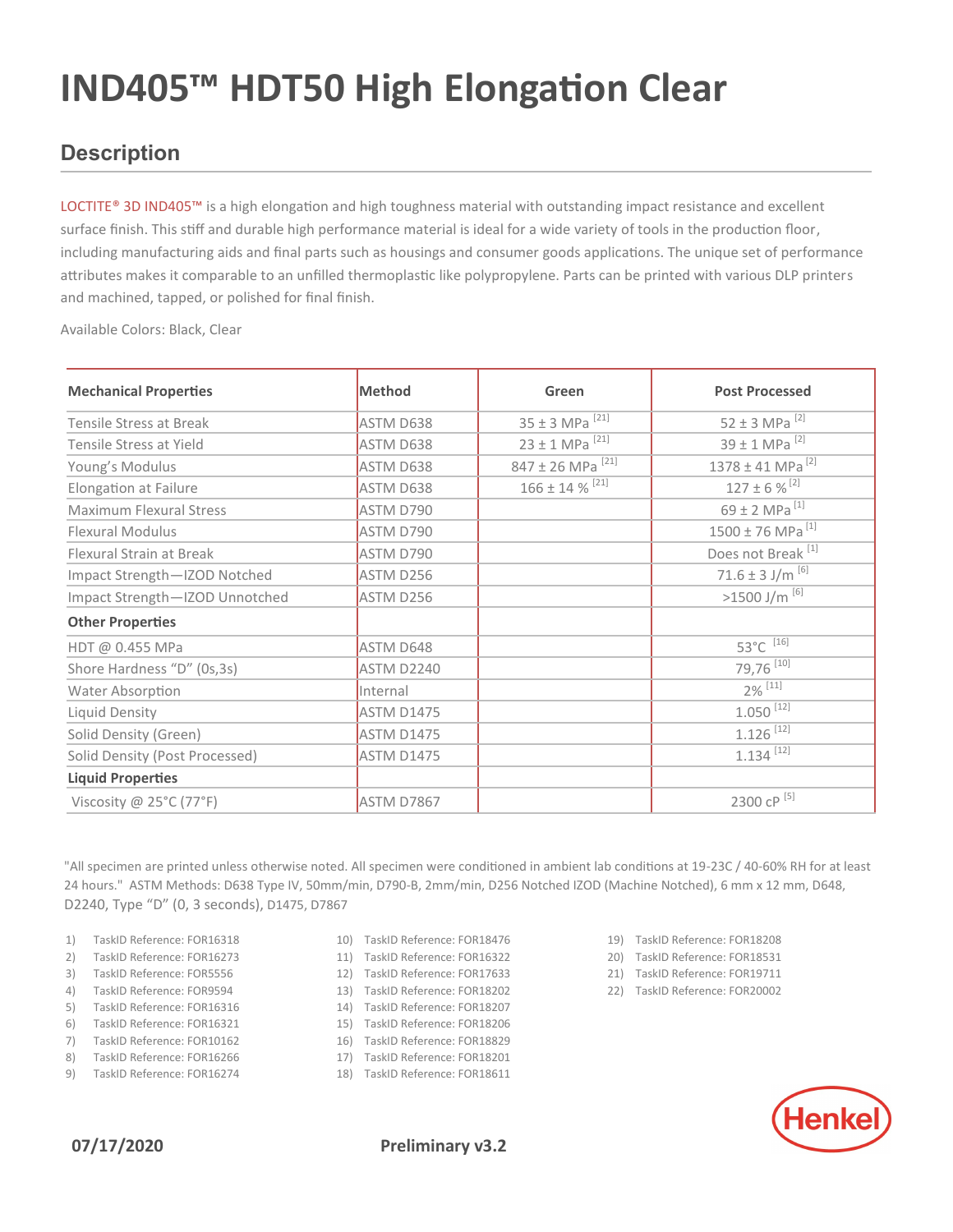#### **Clear Color Properties**

| Method: ASTM E308, Total Transmission                                |       |         |          |       |                |         |           |  |
|----------------------------------------------------------------------|-------|---------|----------|-------|----------------|---------|-----------|--|
| <b>Part State</b>                                                    |       | L*      | $a^*$    | $b^*$ | $\mathsf{C}^*$ | h       | dE        |  |
| Green / no post-processing [8]                                       |       | 92.425  | $-1.205$ | 2.195 | 2.5            | 118.735 | <b>NA</b> |  |
| Dymax 5000EC 10 minutes / side [9]                                   |       | 92.255  | $-0.52$  | 1.265 | 1.37           | 112.28  | 1.17      |  |
| Loctite CL36 60 min/side [22]                                        |       | 92.18   | $-0.32$  | 0.89  | 109.88<br>0.94 |         | 1.831366  |  |
| QUV exterior weathering conditions (ASTM G-154-Cycle 1): Clear color |       |         |          |       |                |         |           |  |
| Method: ASTM G-154-Cycle 1 &<br>ASTM E308, Total Transmission        |       |         |          |       |                |         |           |  |
| <b>QUV Exposure Time (Hrs)</b>                                       | L*    | $a^*$   | $b^*$    | $C^*$ |                | h       | dE        |  |
| $\mathbf 0$                                                          | 90.86 | $-0.65$ | 1.03     | 1.22  |                | 122.49  | NA.       |  |
| 240                                                                  | 91.06 | $-0.47$ | 1.42     | 1.49  |                | 108.47  | 0.47      |  |

#### **QUV exterior weathering conditions (ASTM G-154—Cycle 1): Clear color mechanical properties**

| Method: ASTM G-154-Cycle 1     |                                                                                      |            |                |              |
|--------------------------------|--------------------------------------------------------------------------------------|------------|----------------|--------------|
| <b>QUV Exposure Time (Hrs)</b> | Tensile Stress at break (MPa) Yield Stress (MPa) Young's Modulus (MPa) Elongation at |            |                | break $(%)$  |
| $\mathbf{0}$                   | $49 \pm 3$                                                                           | $42 \pm 1$ | $1412 \pm 60$  | $116 \pm 12$ |
| 300                            | $41 \pm 3$                                                                           | $40 \pm 1$ | $1343 \pm 103$ | $78 \pm 12$  |
| 520                            | $41 \pm 2$                                                                           | $44 \pm 1$ | $1469 \pm 35$  | $63 \pm 16$  |
| 800                            | $38 \pm 1$                                                                           | $45 \pm 1$ | $1478 \pm 51$  | $46 \pm 16$  |

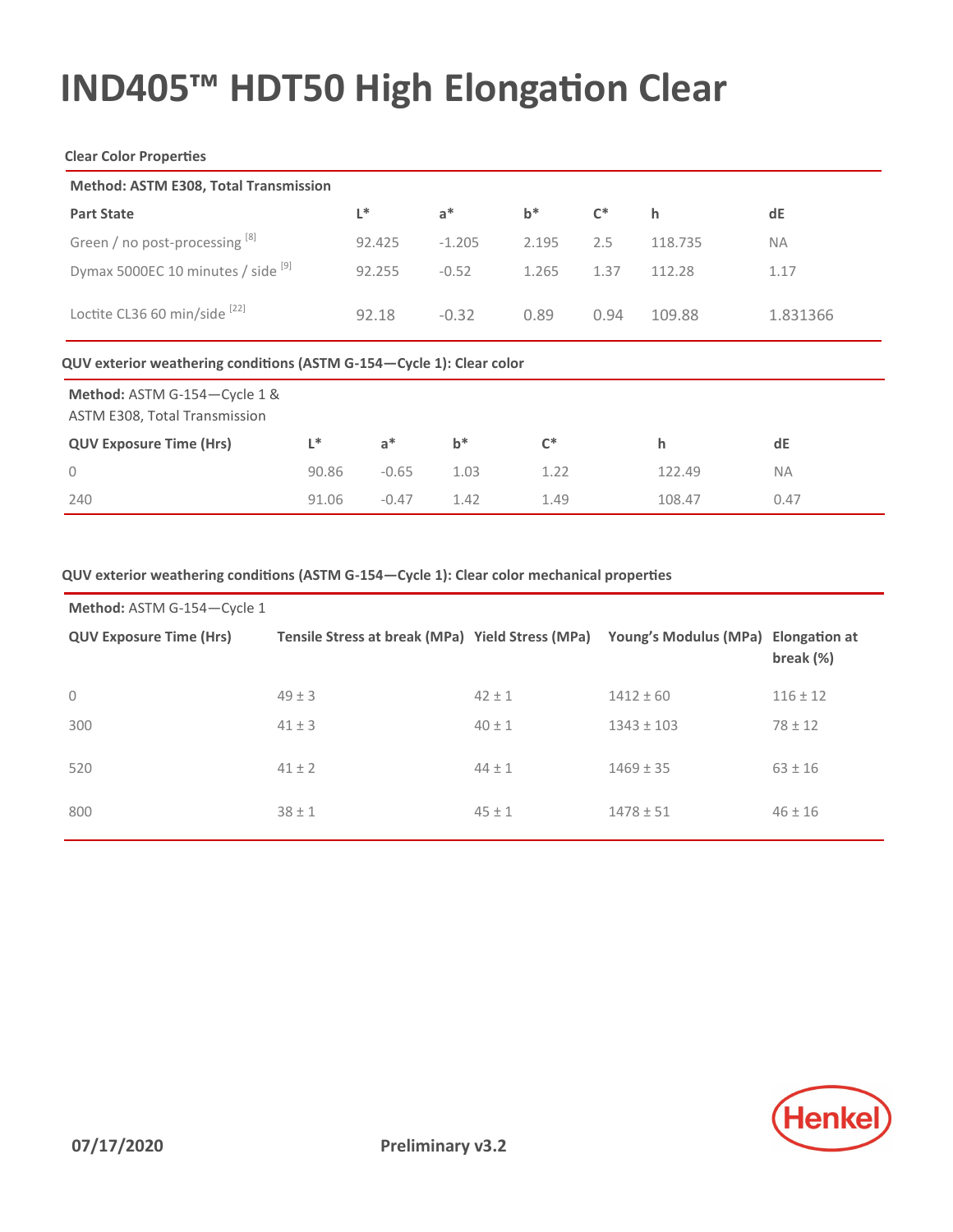#### **Machine Settings**

LOCTITE® IND405™ is formulated to print optimally on any DLP machine. It is recommended to print with 385-405 nm wavelength projectors with irradiance between 3-7 mW/cm<sup>2</sup>. Layer time is given below at 5 mW/cm<sup>2</sup>:

|               |      | <b>Layer Thickness</b>                  | 25 um           | $50 \mu m$      | $100 \mu m$     |
|---------------|------|-----------------------------------------|-----------------|-----------------|-----------------|
| Ec $(mJ/cm2)$ | 6.2  | <b>First Layer Exposure Duration</b>    | 10 <sub>s</sub> | 20 <sub>s</sub> | 40 <sub>s</sub> |
| $Dp$ (mm):    | 0.15 | <b>Burn In Region Exposure Duration</b> | 6 s             |                 | 25 <sub>s</sub> |
|               |      | <b>Model Exposure Duration</b>          |                 |                 | 6 s             |

Recommended printing Temperature range: 20°C to 45°C

#### **Post Processing**

LOCTITE® IND405™ requires post processing to achieve specified properties. Prior to post curing, support structures should be removed from the printed part, and the part should be washed in a compatible cleaner. LOCTITE<sup>®</sup> recommends either IPA or Cleaner C in 2 minute interval wash cycles. Use compressed air to remove residual solvent from the surface of the material between intervals. Exact times and methods can be found by contacting us at [www.loctiteAM.com.](http://www.loctiteam.com/)

#### **Post Curing**

LOCTITE® IND405™ requires post curing to achieve specified properties. A wide array of post cure equipment can be used to cure LOCTITE® IND405™ appropriately. A list of validated devices with detailed information can be found by contacting us at [www.loctiteAM.com.](http://www.loctiteam.com/)

#### **Additional Development Options**

Colors: LOCTITE® IND405™ formula can be made in additional pigment colors.

LCD printers: LOCTITE® IND405™ currently testing, there's potential.

#### **Limitations**

Vat Printer: LOCTITE® IND405™ formula is not possible. Post Cure: LOCTITE® IND405™ requires UV/Visible light post curing.